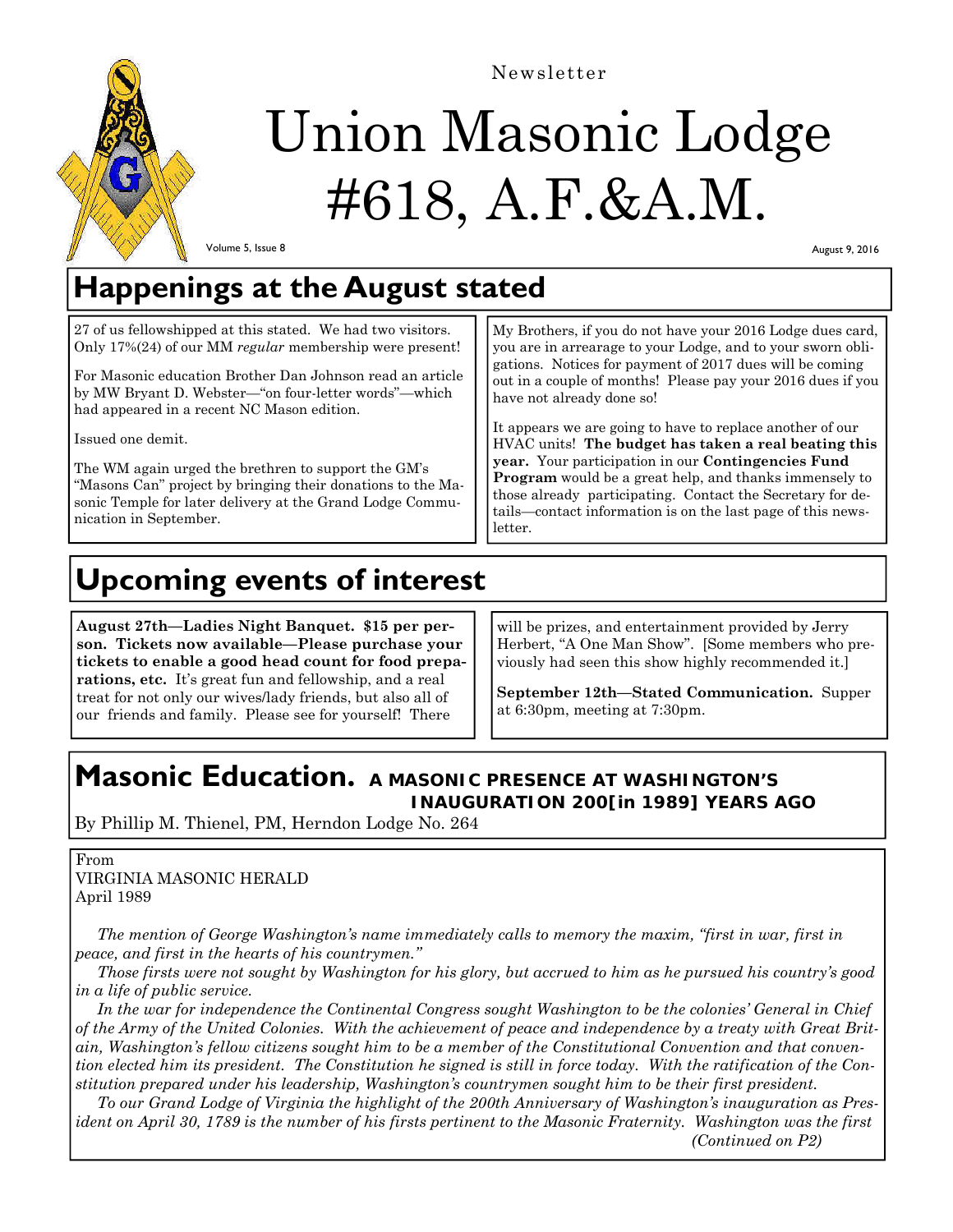| <b>August Birthdays (by age)</b>                                                                                                                                                                     |                                                                                                                                                                            |                                                                                                                                                                                              |
|------------------------------------------------------------------------------------------------------------------------------------------------------------------------------------------------------|----------------------------------------------------------------------------------------------------------------------------------------------------------------------------|----------------------------------------------------------------------------------------------------------------------------------------------------------------------------------------------|
| <b>AGE / BIRTH DATE REPORT</b><br>(sorted by age on birth date)<br>85 08/03/1931 ROMIE A. MORGAN<br>81 08/26/1935 J. B. SMITH<br>79 08/12/1937 HAROLD D. TUCKER SR<br>77 08/29/1939 CHARLES K. DIXON | 73 08/27/1943 BARNIE F. WHITLEY JR<br>68 08/06/1948 TOMMY D. MULLIS<br>66 08/05/1950 WILLIAM H. MOSS JR<br>65 08/05/1951 THOMAS O. EVANS<br>64 08/03/1952 RUSSELL W. HELMS | 62 08/19/1954 RODNEY D. PHILLIPS<br>59 08/30/1957 ALEXANDER W. BORGEMEIS-<br><b>TER</b><br>58 08/01/1958 TERRY G. RIDDLE<br>57 08/18/1959 STEVEN L. BROOKS<br>50 08/18/1966 JEFFREY D. JONES |
| September Birthdays (by age)                                                                                                                                                                         |                                                                                                                                                                            |                                                                                                                                                                                              |
| <b>AGE / BIRTH DATE REPORT</b><br>(sorted by age on birth date)<br>90 09/04/1926 JAMES H. WEATH-<br><b>ERS SR</b><br>88 09/29/1928 JACOB V. NANCE<br>85 09/25/1931 MCCAMIE D. HILL                   | 77 09/01/1939 DAVID O. MONTAGUE<br>SR.<br>74 09/14/1942 JULIAN W. PAGE<br>56 09/11/1960 RONALD G. THOMAS<br>50 09/21/1966 DARREN R. HARTSELL                               | 47 09/01/1969 RYAN B. KNIGHT<br>44 09/05/1972 RODNEY B. SEHEN<br>32 09/01/1984 NICHOLAS M.<br><b>STANCIL</b><br>26 09/28/1990 JEFFREY B. JONES                                               |

#### *(Continued from P1)*

*of 14 Masons to be inaugurated President. He was the first, and to date only Mason serving as Master of a Lodge when inaugurated. Also of interest was the Masonic atmosphere at his inaugural ceremony - the presence of Brother Masons and the Great Light of Freemasonry, The Holy Bible, provided by a Masonic Lodge, St. Johns No. 1 of New York.* 

 *Another distinction earned by Washington: he was the first, and to date the only, President to receive a unanimous electoral college vote.* 

 *Brother Washington was initiated into the Fraternity in Fredericksburg Lodge on November 4, 1752 and raised*  to the degree of Master Mason on August 4, 1753. From that date to his inauguration he had a long history of *public service that earned him reverence and esteem.* 

 *A token of the respect he had earned was Alexandria Lodge electing him Master of the Lodge on April 28, 1788. Grand Master Edmund Randolph, who was also serving at the time as Governor of Virginia, gave approval to the election. On December 20, 1788 the Lodge reelected Washington for a two-year period. A Lodge history speculates Washington's role as Master was more of an honorary than ruling and governing function.* 

 *When Congress notified him on April 14, 1789, that he was the unanimous choice of the electors to be President, Washington responded, "unanimous suffrage in my favor scarcely leaves me the alternative for an option."* 

 *As fifty-seven year old President-elect Washington set out in his carriage April 16 for his inauguration in Federal Hall in New York City he was overwhelmed at the turnout of friends and citizens, and children, who cheered him.* 

 *The ovations of people along his route, the escorts by militia honor guards and testimonial dinners at inns as he traveled for 8 days through Maryland, Delaware, Pennsylvania, to the port at Elizabeth Town, N.J. were beyond his expectations. As the barge that ferried Washington over the water to New York City, accompanied by a flotilla of boats filled with his admirers, tied up at Wall Street a throng of people stood by to welcome him. An observer described them "like ears of corn standing in a cornfield, and as persons who seemed incapable of being satisfied with gazing at this man of the people." The affection the people displayed for him was truly a testimony that he was first in the hearts of his countrymen.* 

 *With Washington's arrival in the city, Congress set April 30 for the eventful day of his inauguration. Washington waited in solemn gravity for the event.* 

 *Ceremonies on that day began at sunrise with the discharge of artillery fired at old Fort George near Bowling Green. At 9 o'clock church bells rang throughout the city for half an hour followed by religious services offering prayers for the "blessing of heaven on the new government, favor and protection on the President, and success (Continued on P3)*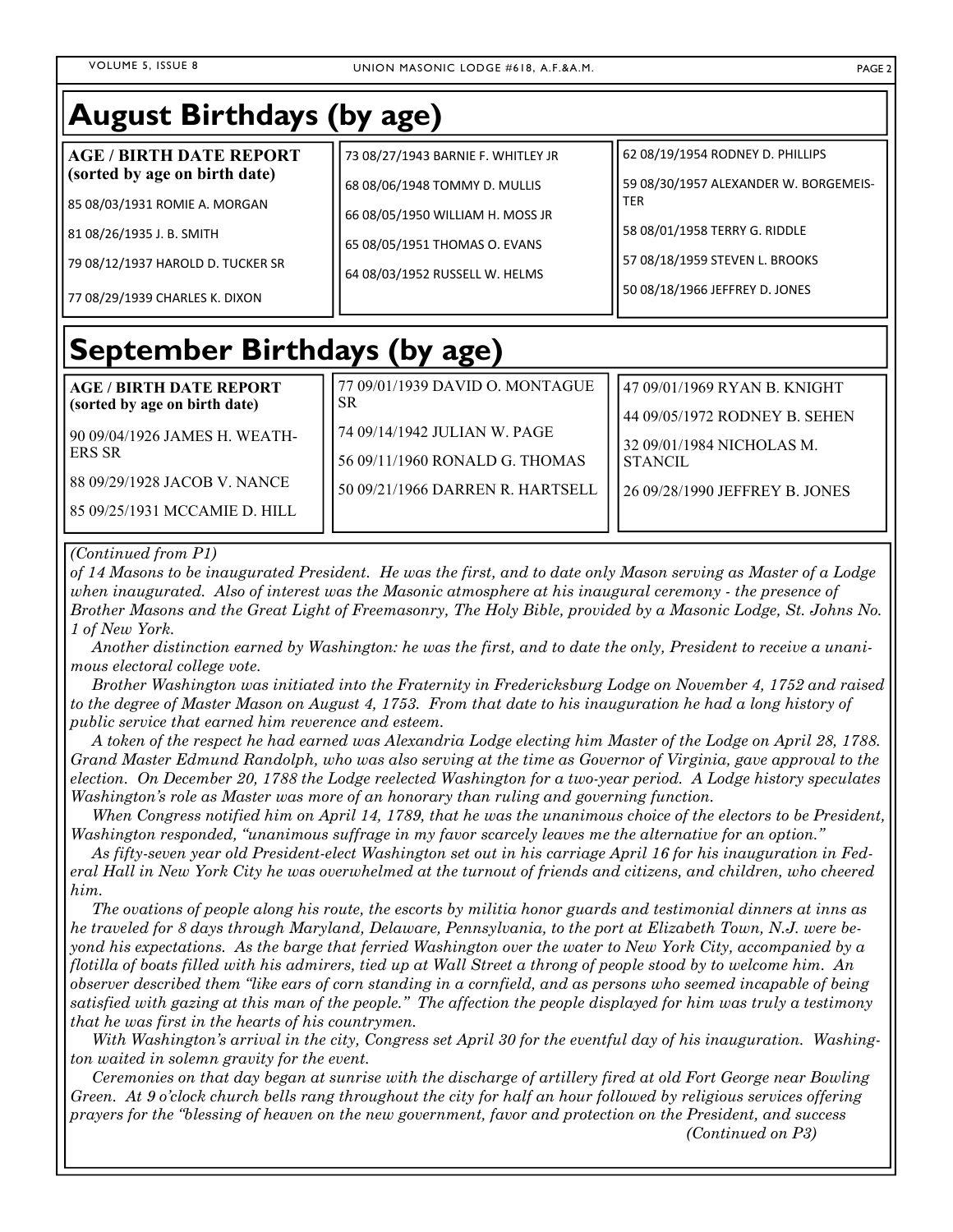#### *(Continued from P2)*

*and acceptance of his administration."* 

 *The inaugural procession formed early at the President's house. At noon with city troops leading the way Washington's carriage departed for Federal Hall where Congress in session awaited him. People in the crowded streets cheered. Washington alighted from his carriage on arrival and entered into the Senate Chamber where the Senate and House were assembled. Representative Elias Boudinot introduced Washington to the Assemblage. Washington bowed. Vice President John Adams then conducted Washington to his chair. Solemn silence prevailed.* 

 *Adams informed Washington that the Senate and House were ready to attend him to take the oath required by the Constitution. Washington assented. Adams escorted Washington to the balcony in front of the Senate Chamber in full view of a multitude of people on the street, leaning out the open windows and standing on roofs of adjacent buildings. It was an inspiring stage scene. Eyes were fixed on Washington's appearance. As he came out into the open he was greeted by public exultations. The demonstration of public affection touched Washington to the quick. He placed his hand on his heart and bowed. The people understood he was overcome by their demonstration and hushed into profound silence. Washington sat down on the arm chair next to a table covered with crimson cloth. On the table, on a pillow had been placed a superbly bound Bible that had been borrowed from St. John's Lodge, F. & A. M., opened to Psalm 127, "Except the Lord build the house." (A later-years picture of the Bible showed it opened to Genesis: 13-14)* 

 *Robert L. Livingston, Grand Master of Masons of the Grand Lodge of New York, and Chancellor of the State of New York, advanced to Washington's right and read slowly the oath required by the Constitution. Washington with his eyes closed, according to an observer, that his whole soul might be absorbed in the supplication, repeated the oath and declared, "I swear so help me God," and then bowed. Secretary of the Senate, Samuel A. Otis, lifted the Bible off its crimson cushion and held it up to Washington to kiss.* 

 *Grand Master Livingston then stepped forward, faced the spectators, and uttered, "Long live George Washington, President of the United States of America." A flag was raised on a pole on the cupola of the Federal Hall as a signal to the artillery at the battery to fire a salute. Bells pealed for joy. Hurrahs of the multitude on the streets rent the air. Washington again bowed to the people, and then returned to the Senate Chamber.* 

 *In a few moments Washington rose to speak. The summons of his country to serve awakened in him, he said, a distrustful scrutiny of his qualifications. He believed himself unpracticed in civil administration. Yet, he sensed a transcendent proof in the high regard of his fellow citizens to negate his doubts.* 

 *The first act of office, he declared, should be supplications to the "Almighty Being" who rules the universe that the government and functions allotted to him would be successful. He added that every step in the country's contest for independence had been distinguished by some token of providential agency.* 

 *Because he had not sought the office of President he did not find it necessary to address any commitments. He asked to be excused from the Constitutional requirement to recommend measures to the Congress judged necessary to be acted upon. He preferred to offer a tribute due to the talents, rectitude, and patriotism of the members of Congress. On the need for any amendments to the Constitution needed for any amendments to the Constitution provided by Article V, and requested by some of the states, Washington said he would depend on Congress' discernment. On a matter personally affecting him, he renounced compensation as President, just as he had done when appointed General in Chief of the Army.* 

 *In conclusion, he remarked, "the foundation of our national policy will be laid on the pure and immutable principles of private morality, eternal rules of order, and the destiny of the republic model of government was staked on the experiment entrusted to the hands of the American people."* 

 *Upon completion of his address President Washington, Vice President Adams, members of Congress, and public figures who participated in the ceremony in Federal Hall walked to St. Paul's Episcopal Church where the Senate Chaplain, Reverend Samuel Provoost, conducted a prayer service. After the Te Deum was sung Washington left the church and entered his carriage to return to the President's mansion.* 

 *The public then went off to celebrate. As the evening stars began to shine, bonfires were lighted and candles placed in the windows of many homes. A dense crowd of people filled the streets.* 

 *After dinner at his home the President, accompanied by his aide Colonel David Humphrey and Secretary Tobias Lear, journeyed down lower Broadway to the home of Chancellor Livingston where they watched the resplendent display of fireworks. At 10 o'clock Washington walked home, the throng of people blocked the passage of his carriage.* 

 *Brother Washington's public and private life epitomized the teachings of our Masonic Fraternity as they pertain to the Supreme Architect of the Universe, our country, and our fellow creatures.* 

 *(Continued on P4)*